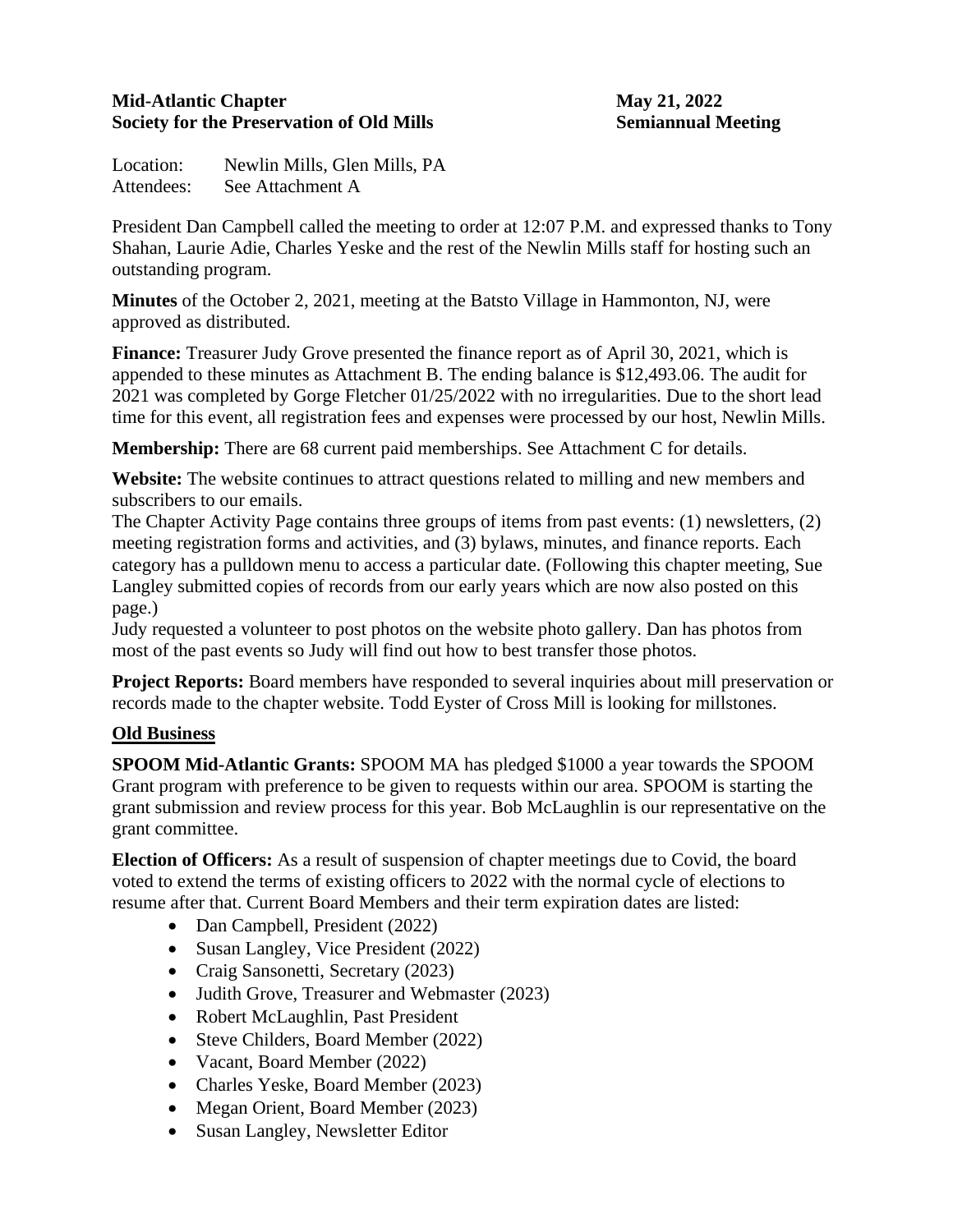Nominations and election for two year terms for the following positions will take place at the fall meeting: President, Vice President, two board members.

**Incorporation Status:** Craig Sansonetti reviewed the paperwork that had been prepared for Form 1023 since the Form 1023-EZ was rejected. He suggested the following amendments to the bylaws to satisfy the legal requirements.

RESOLVED, that Article 3 of the Bylaws of The Mid-Atlantic Chapter of the Society for the Preservation of Old Mills be amended as follows:

3. The corporation is incorporated under the Pennsylvania Nonprofit Corporation Law of 1988 for the following purpose or purposes:

To encourage and support the preservation of historical, technical, and economic information with regard to the early milling industry and to develop and provide this information for educational purposes for the benefit of members and the public through publications, newsletters, lectures, and meetings. The Chapter will host and conduct meetings in support of The Society for the Preservation of Old Mills and other national and local Mill Societies in the states of Delaware, Maryland, Pennsylvania, Virginia, and the District of Columbia.

In carrying out these purposes (a) no part of the net earnings of the corporation shall inure to the benefit of, or be distributable to, its members, officers, directors or other private persons; (b) no substantial part of the activities of the corporation shall be attempting to influence legislation; and (c) the corporation shall not participate in, or intervene in (including the publishing or distributing of statements), any political campaign on behalf of (or in opposition to) any candidate for public office

Notwithstanding any other provision of these Articles, the corporation shall not carry on other activities not permitted to be carried on (a) by a corporation exempt from federal income tax under Section 501(c)(3) of the Internal Revenue Code of 2021 (or the corresponding provision of any future United States Internal Revenue law) or (b) by a corporation contributions to which are deductible under Section 170(c)(2) of the Internal Revenue Code of 2021 (or the corresponding provision of any future United States Internal Revenue law).

Upon dissolution of the corporation, the Board of Directors shall, after paying or making provision for the payment of all of the liabilities of the corporation, dispose of all of the assets of the corporation exclusively for the purposes of the corporation to SPOOM (the Society for the Preservation of Old Mills) or a similar organization or organizations that shall qualify as an exempt organization or organizations under Section 501(c)(3) of the Internal Revenue Code of 2021 (or the corresponding provision of any future United States Internal Revenue law). Any such assets not so disposed shall be disposed of by a court of competent jurisdiction of the county in which the principal office of the corporation is then located to such organization or organizations, as said court shall determine, which are organized and operated exclusively for the purpose of the corporation.

RESOLVED, that Article 11 of the Bylaws of The Mid-Atlantic Chapter of the Society for the Preservation of Old Mills be amended as follows:

11. All conditions, qualifications, requirements, privileges, and regulations as to membership in the corporation, including voting rights of members, shall be fixed and governed by the By-Laws of the corporation.

The recommended amendments were approved as printed above on a motion by Judy Grove, seconded by Leslie Morris Smith and passed unanimously.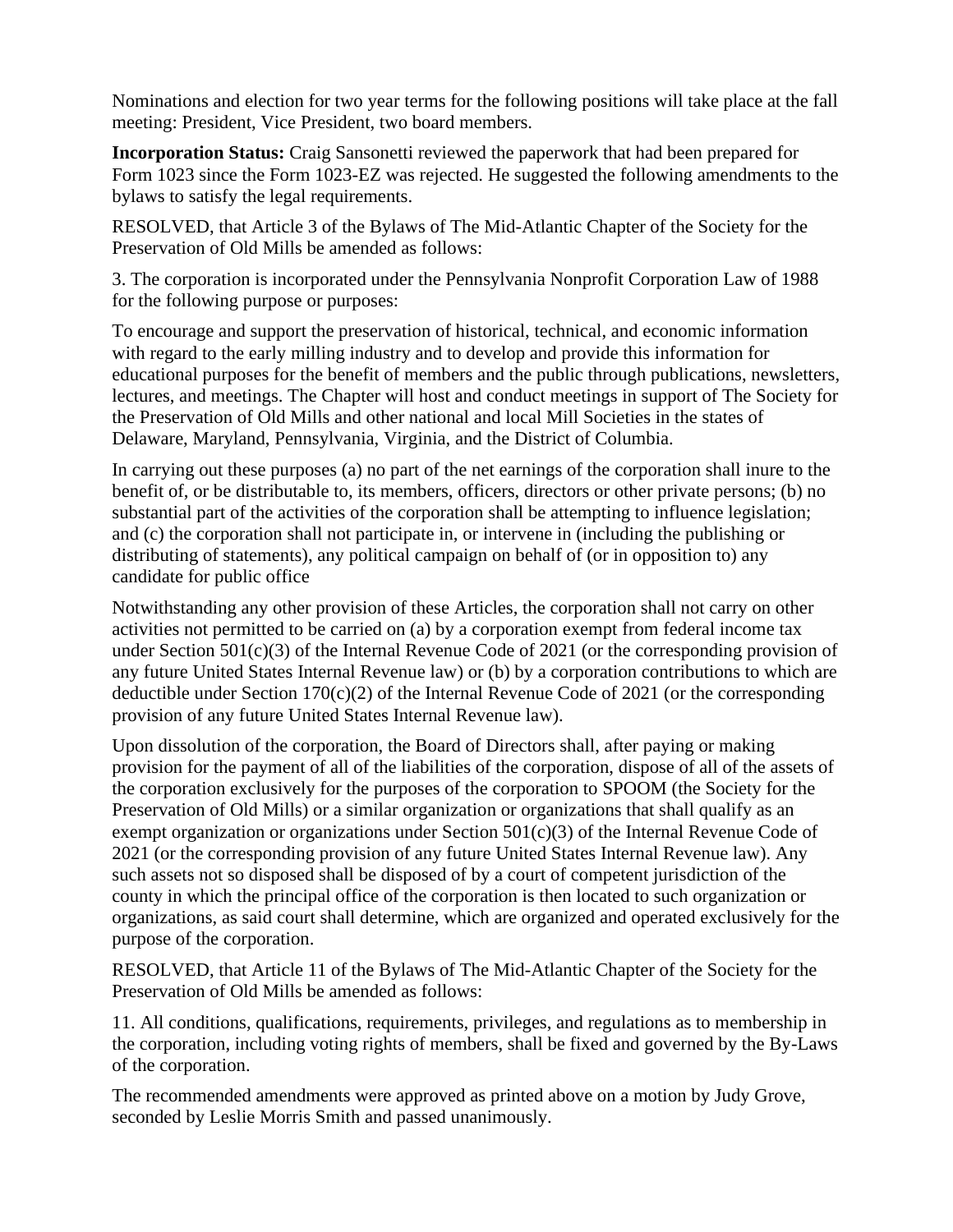**Liability Insurance for Officers:** Once the incorporation paperwork is completed, officers are covered and there is no need for liability insurance for officers.

### **New Business**

#### **Suggestions for future workshops:**

- Creative Fundraising Ideas such as the Newlin Mills Dam Project
- Emergency management preparation for mills an analysis of the types of emergencies and how best to mitigate losses and develop strategies for responses. Participants could create an outline of a plan they could fill in with local resources.
- Protection of Intangible Assets (the people, skills, and trades that support our historic mills - milling, millwrighting, water wheel construction, practical water power operation, cooperage, utilitarian blacksmithing, etc.) Discuss skills, hopefully with various crafts people demonstrating, and the best ways to identify, document, pass on, and preserve these skills.
- **Tour of Sunrise Mill** in Montgomery County **(**3431 Neiffer Rd Schwenksville PA 19473) on Saturday, August 20. Contact [campbelldt@verizon.net](mailto:campbelldt@verizon.net) for more information.

#### **Suggestions for Future Meeting Dates and Sites:**

- Fall 2022 September 15-17 or 22-24 to avoid SPOOM meeting October 13-15
- Spring 2023  $2<sup>nd</sup>$  half of April or  $1<sup>st</sup>$  half of May
- Colvin Run Mill Rob Coblenz will check with the Friends Group and Fairfax County about hosting our fall event.
- Hellertown Historical Society Heller Wagner Grist Mill (Larry Sutton and Chip Wagner) and Whitehall Historical Preservation Society – Helfrich Springs Grist Mill - Jeff Donat, Robert Miller) near Allentown PA
- Union Mills Homestead, Carroll County MD
- Delaware Mills Abbotts Mill (Milford) host, Voshells Mill (Rising Sun), Wyoming Mill (Wyoming), Hearn & Rawlings Mill (Seaford), Silver Lake Mill/Delaware Ag Museum (Dover)
- St. Vincent Gristmill Latrobe PA

There being no further business the meeting was adjourned at 1:10 pm on a motion by Steve Childers, seconded by Bob McLaughlin and passed unanimously.

Respectfully submitted,

Judith Grove, Acting Secretary 717-741-4366 [judygrove@verizon.net](mailto:judygrove@verizon.net)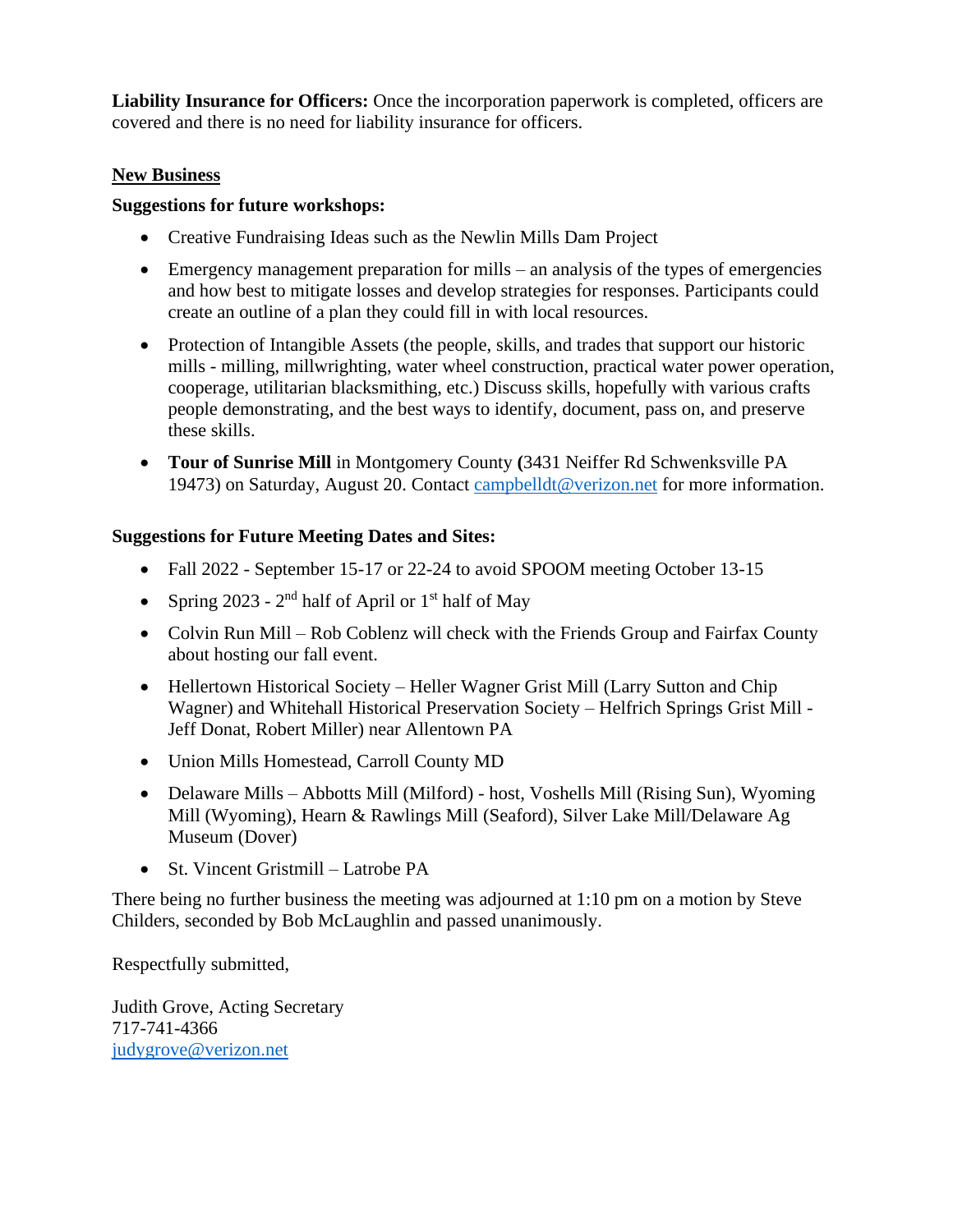#### Attachment A

|   | Attendance for May 19-21, 2022 Event hosted by Newlin Mills, Glen Mills PA |                                                     |               |                                      |                     |                        |  |  |  |  |
|---|----------------------------------------------------------------------------|-----------------------------------------------------|---------------|--------------------------------------|---------------------|------------------------|--|--|--|--|
|   |                                                                            | * indicates those who attended the business meeting |               |                                      |                     |                        |  |  |  |  |
|   |                                                                            | First                                               |               |                                      |                     |                        |  |  |  |  |
|   | $\#$                                                                       | Name                                                | Last Name     | <b>Milling Connection</b>            | City                | <b>ST</b>              |  |  |  |  |
| * | 1                                                                          | Beverlee                                            | <b>Barnes</b> | Delaware Co Planning Dept            |                     |                        |  |  |  |  |
| * | $\overline{2}$                                                             | Daniel                                              | Campbell      | <b>Preservation Architect</b>        | <b>West Chester</b> | PA                     |  |  |  |  |
| * | 3                                                                          | <b>Steve</b>                                        | Childers      | Abbotts Mill - DE                    | Wyoming             | DE                     |  |  |  |  |
| * | $\overline{4}$                                                             | Robert                                              | Coblenz       | Colvin Run Mill - VA                 | Springfield         | <b>VA</b>              |  |  |  |  |
|   | 5                                                                          | <b>Bob</b>                                          | Cunningham    | Surveyor                             | Knoxville           | PA                     |  |  |  |  |
| * | 6                                                                          | Judy                                                | Grove         | <b>Wallace Cross Mill PA</b>         | York                | PA                     |  |  |  |  |
| * | 7                                                                          | Cheryl                                              | Hemler        | Hemler Saw Mill PA                   | Hanover             | PA                     |  |  |  |  |
| * | 8                                                                          | Robert                                              | Hemler, Jr    | Hemler Saw Mill PA                   | Hanover             | PA                     |  |  |  |  |
|   | 9                                                                          | Dave                                                | Holsten       | Walnut Valley Mill MD                | Elkton              | <b>MD</b>              |  |  |  |  |
| * | 10                                                                         | Bonnie                                              | Ingram        | Sprout Waldron Equipment             | Muncy               | PA                     |  |  |  |  |
| * | 11                                                                         | Galen                                               | Ingram        | <b>Sprout Waldron Equipment</b>      | Muncy               | PA                     |  |  |  |  |
|   | 12                                                                         | Torben                                              | Jenk          | Highway archaeologist                | Malvern             | PA                     |  |  |  |  |
| * | 13                                                                         | Susan                                               | Langley       | Underwater Archaeology-MD            | Annapolis           | <b>MD</b>              |  |  |  |  |
| * | 14                                                                         | Robert                                              | McLaughlin    | Nittany Antique Machinery            | Howard              | PA                     |  |  |  |  |
|   | 15                                                                         | Karen                                               | Peterson      | Walnut Valley Mill MD                | Elkton              | <b>MD</b>              |  |  |  |  |
|   | 16                                                                         | Joan                                                | Purcell       | <b>Batsto Village</b>                | <b>Batsto</b>       | NJ                     |  |  |  |  |
|   | 17                                                                         | Paul                                                | Purcell       | <b>Batsto Village</b>                | <b>Batsto</b>       | $\mathbf{N}\mathbf{J}$ |  |  |  |  |
|   |                                                                            | Mathew                                              | Pyle          | York Haven Hydroelectric             | York                | PA                     |  |  |  |  |
|   | 18                                                                         |                                                     |               | Dam                                  |                     |                        |  |  |  |  |
| * | 19                                                                         | Leslie                                              | Morris Smith  | Morris Arboretum Archives            | Wyndmoor            | PA                     |  |  |  |  |
| * | 20                                                                         | Margaret                                            | Sultner       | Former Sawmill Owner                 | York                | PA                     |  |  |  |  |
|   | 21                                                                         | Larry                                               | Sutton        | <b>Hellertown Historical Society</b> | Hellertown          | PA                     |  |  |  |  |
|   |                                                                            | Roy                                                 |               |                                      |                     |                        |  |  |  |  |
|   | 22                                                                         | (Chip)                                              | Wagner        | <b>Hellertown Historical Society</b> | Hellertown          | PA                     |  |  |  |  |
| ж | 23                                                                         | Arlene                                              | Warren        | <b>SPOOM Member</b>                  | Holland             | PA                     |  |  |  |  |
| * | 24                                                                         | Vernon                                              | Wiegand       | <b>SPOOM Member</b>                  | Holland             | PA                     |  |  |  |  |
| * | 25                                                                         | Andrew                                              | Yeske         | Newlin Grist Mill, Stover Mill       | Doylestown          | PA                     |  |  |  |  |
| * | 26                                                                         | Charles                                             | Yeske         | Newlin Grist Mill, Stover Mill       | Doylestown          | PA                     |  |  |  |  |
| * | 27                                                                         | Tony                                                | Shahan        | Newlin Grist Mill Staff              |                     |                        |  |  |  |  |
| * | 28                                                                         | Laura                                               | Adie          | Newlin Grist Mill Staff              |                     |                        |  |  |  |  |
|   | 29                                                                         | Keith                                               | Doms          | Newlin Grist Mill Staff              |                     |                        |  |  |  |  |
|   | 30                                                                         | Michael                                             | Knight        | Newlin Grist Mill Staff              |                     |                        |  |  |  |  |
|   | 31                                                                         | Jane                                                | Staud         | Newlin Grist Mill Staff              |                     |                        |  |  |  |  |
|   | 32                                                                         | Mark                                                | Gennaro       | Newlin Grist Mill Staff              |                     |                        |  |  |  |  |